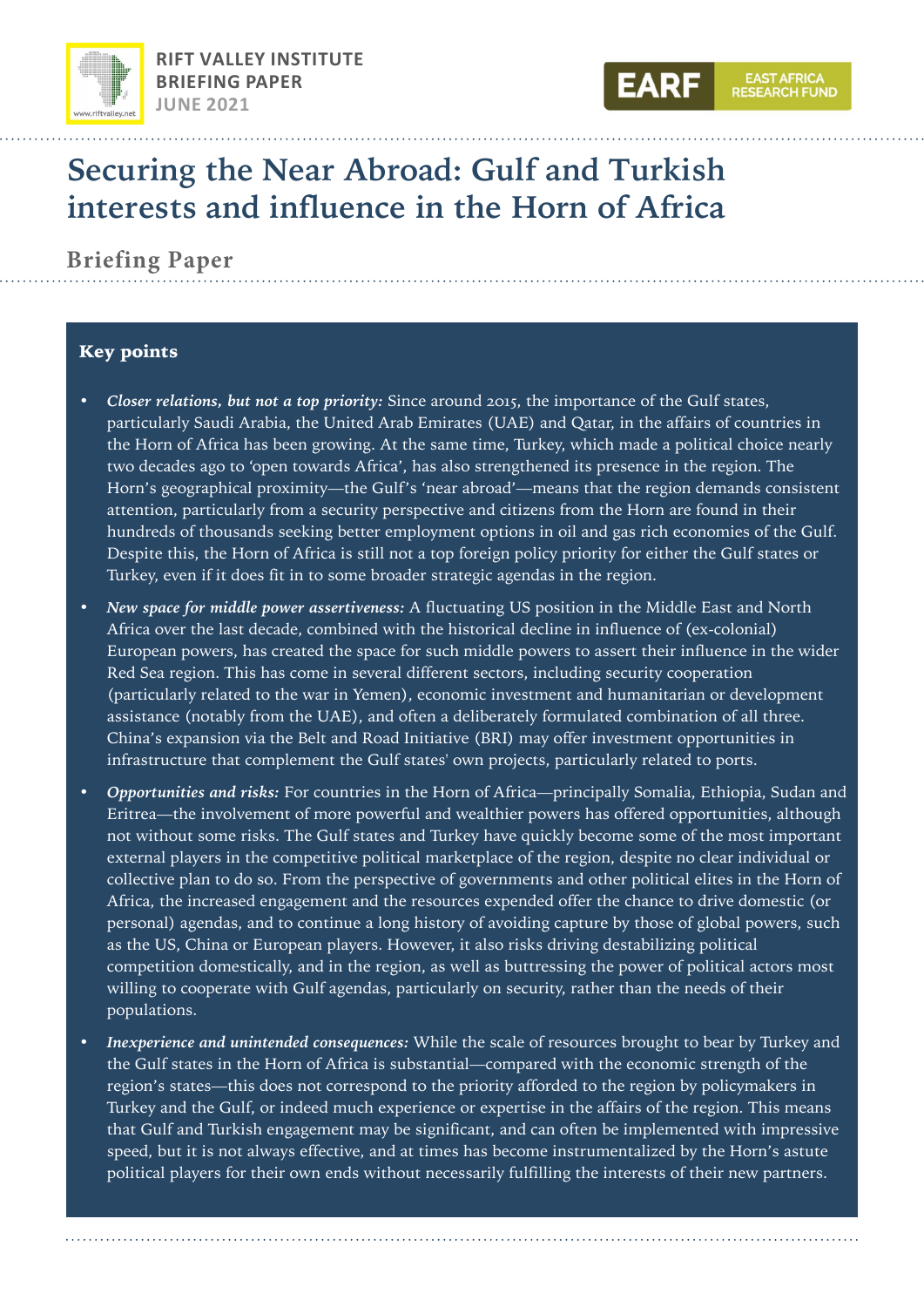## **Saudi Arabia and UAE: A new security arena**

In 2015, when his father acceded to the Saudi throne, Mohamed bin Salman's (MBS) elevation to Deputy Crown Prince and Defence Minister marked the start of a more assertive regional security strategy for the Kingdom of Saudi Arabia (KSA). Principally, this has been driven by the desire to contain Iran—with which the Obama administration was then negotiating a deal (JCPOA) on nuclear issues—amid the continued fallout from the Arab Spring. The Saudi turn, supported by the UAE under the consolidated leadership of Crown Prince Mohammed bin Zayed, has precipitated several other major security shifts in the Gulf region. This started with the Saudi and Emirati-led war in Yemen (a response to perceived Iranian backing of the country's Houthi rebels) and the 2017 Gulf states crisis, which between mid-2017 and early 2021 saw Saudi Arabia, the UAE, Egypt and Bahrain seek to isolate Qatar, drawing in Turkey, as well as the sates of the Horn of Africa.

While the Horn of Africa's states have only been minor players in these larger regional events all the states of the region were put under considerable pressure to choose sides, with uneven effects:

In **Somalia,** Saudi and more significantly Emirati pressure on the Federal Government of Somalia (FGS) to break ties with Qatar led to a break in Somalia-UAE relations from early 2018, although Abu Dhabi maintains strong relations with Somaliland, and has cultivated ties with and influence in other Federal Member States, especially Puntland and Jubbaland, seeking to destabilize the FGS. These dynamics are continuing to play out in the context of Somalia's delayed elections, and disputes between the Member States and FGS over the form these should take.

**Ethiopia**, however, is of sufficient size to have withstood pressure to take sides, instead adhering to its tendency to maintain relations, leveraging its position as Africa's diplomatic capital—despite growing ties with Riyadh and Abu Dhabi since Abiy Ahmed came to power as prime minister in 2018, and Saudi-Emirati support for the Eritrea-Ethiopia rapprochement the same year. Gulf states' relations with Addis Ababa will be under strain as a result of the fallout from the conflict in Tigray, which has led to border tensions with Sudan (see below) as well as allegations of Emirati air support for the government's crackdown on the TPLFled administration in Mekelle.

For **Eritrea**, the pursuit of maritime security interests has also driven Emirati and Saudi engagement with Asmara, which has hosted an Emirati military base in Assab used to support operations in Yemen. Eritrea, Sudan, Djibouti and Somalia are also members of the fledgling Council of Arab and African Coastal States of the Red Sea and Gulf of Aden (Red Sea Council), which has shown an early focus on maritime security since its charter was adopted in January 2020 in Saudi Arabia. The crisis in Tigray, which has drawn in Eritrean troops, who are accused of committing atrocities, and the Ethiopia-Sudan border tensions, also complicate Asmara's relations with the Gulf states.

**Sudan's** 2019 transition—marked by the departure of Omar al-Bashir—has created challenges for Saudi, Emirati and Qatari engagement. All three states had functional relations with the former regime, and Sudan has long been a target for agricultural and real estate projects from the Gulf. Qatar lost influence and access with Bashir's overthrow, amid pressure from Egypt, Saudi Arabia and the UAE on various elements within the transitional elite, particularly various security services. The UAE enjoys closer connections to General Hemedti's Rapid Support Forces (RSF), which had joined the Yemen operations, and now wield considerable power in the post-Bashir politico-security landscape. The militarization and intensification of a long-standing border dispute with Ethiopia is linked to divisions between keys actors in the political transition. An Emirati attempt to de-escalate tensions appears to have failed.

# **Turkey and Qatar: ideological alliance**

The 2017 eruption of the Gulf States crisis reinforced a trend towards cooperation between Turkey and Qatar that had emerged since the Arab Spring, as the two countries found their foreign policy agendas had some resonances and overlapping interests. In the context of the embargo, Turkish support was important for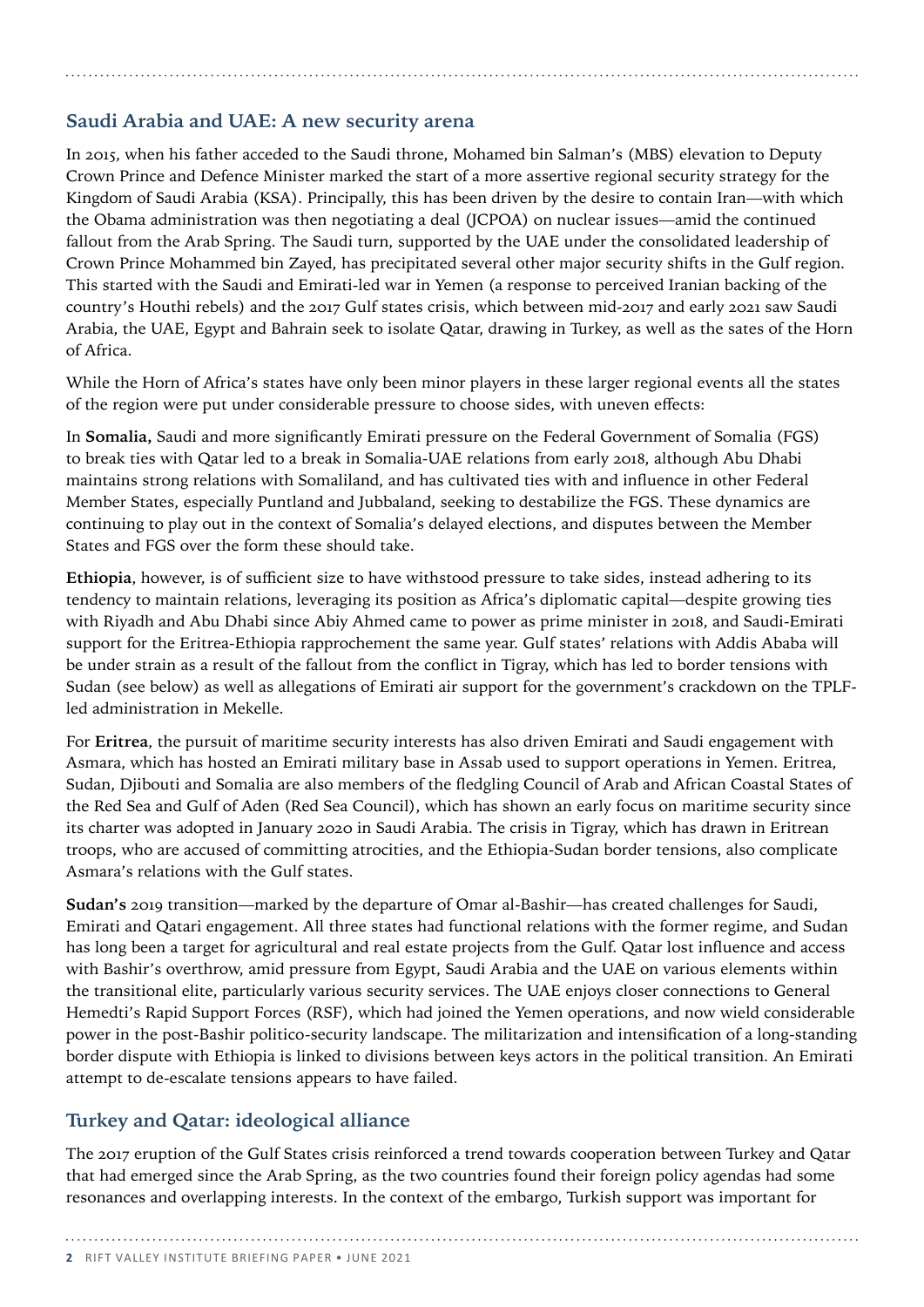Qatar, while competition between Turkey and the UAE in particular escalated, including in Somalia, Sudan, Libya. Turkey has pursued a broader project focused on cultivating its own economic and political influence since a turn away from Europe in the late 1990s, while Qatar's agenda is more pragmatic and opportunistic than ideological, focused in part on maintaining its independence from its larger Gulf neighbours, especially Saudi Arabia.

The states of the Horn of Africa, particularly Sudan and Somalia, have been affected by the competition. The 2019 revolution in Sudan exposed the fragility of Qatar's and to some extent Turkey's position in the competition for influence in the Red Sea, particularly with Riyadh and Abu Dhabi more willing to back the new political dispensation. In the last two years, the Horn of Africa has lost strategic weight within the framework of Turkish foreign policy. This deprioritization is due to the policymakers' beliefs that in the context of regional competition (the wider Middle East) there is less gain in the Horn of Africa than in other areas. In Sudan and Eritrea, Qatar has lost influence as a result of the Gulf split.

## **Humanitarian assistance, migration and soft power**

In terms of soft power, restrictive and sometimes abusive migration policies in the Gulf breed resentment in the Horn of Africa, particularly when these coincide with periodic waves of expulsion and employment nationalism in the Gulf. The Covid-19 epidemic has added strain to this already fraught relationship. The policies in the Gulf also contrast sharply with Turkey's educational and humanitarian engagement, including scholarships and language training. While the proximity of the wealthier economies of the Gulf to the Horn of Africa leads to higher migration rates than Turkey experiences, the difference in Turkey's overall approach benefits Ankara in terms of its accumulation of soft power.

The UAE, especially Dubai, has emerged as an increasingly significant player in international humanitarian architecture, particularly through the expansion of the International Humanitarian City—the largest humanitarian hub in the world—close to many aid recipients and key financial backers in the UAE. However, Emirati bilateral aid policy increasingly marries military relief and humanitarian intervention. Aid recipients are required to open their markets to state-led investment. Market expansion is an explicit goal of UAE humanitarianism and return-on-investment is central to state discourses around development assistance, whether this is market access, the establishment of profitable partnerships for future investment or keeping competitors out. Since 2011, Gulf donors have shifted from giving small-scale humanitarian aid to giving large-scale grants designed to stabilize economies, particularly those with whom they have a broader relationship in other sectors, like security.

# **Consequences for the Horn of Africa**

Shifts in the priorities of the Gulf states over the last five years have had several, observable consequences for states in the Horn of Africa region. Some of the most significant areas of interest are outlined below:

**Sudan and the Nile Basin:** Under the Transitional Government in Sudan, there has been an effort to redefine the Sudanese interest in the Nile and Red Sea, where the elites have historically perceived themselves as caught between the competing interests of Egypt and Ethiopia, and more recently the Gulf States. On the question of the Nile, in particular, Sudan has taken a more assertive position. The escalation of the border dispute with Ethiopia may signal a tougher stance more generally on negotiations over the Grand Ethiopian Renaissance Dam. However, this may not play into the interests of Egypt. Despite its fragile economic position, multiple factions within the Transitional Government seek to assert Sudan's position. This may result in a more astute leverage of competition for influence in Sudan in order to secure benefits for the country, but also raises risks around stability if projects associated with different factions are competing for external support. At a minimum, the situation presents a quandary for Saudi Arabia and the UAE, which have increased ties with Ethiopia, but retain interests in supporting Egypt's government. Turkey, and Qatar, appear set to be marginalized in Sudan in the short term, despite significant influence before 2019.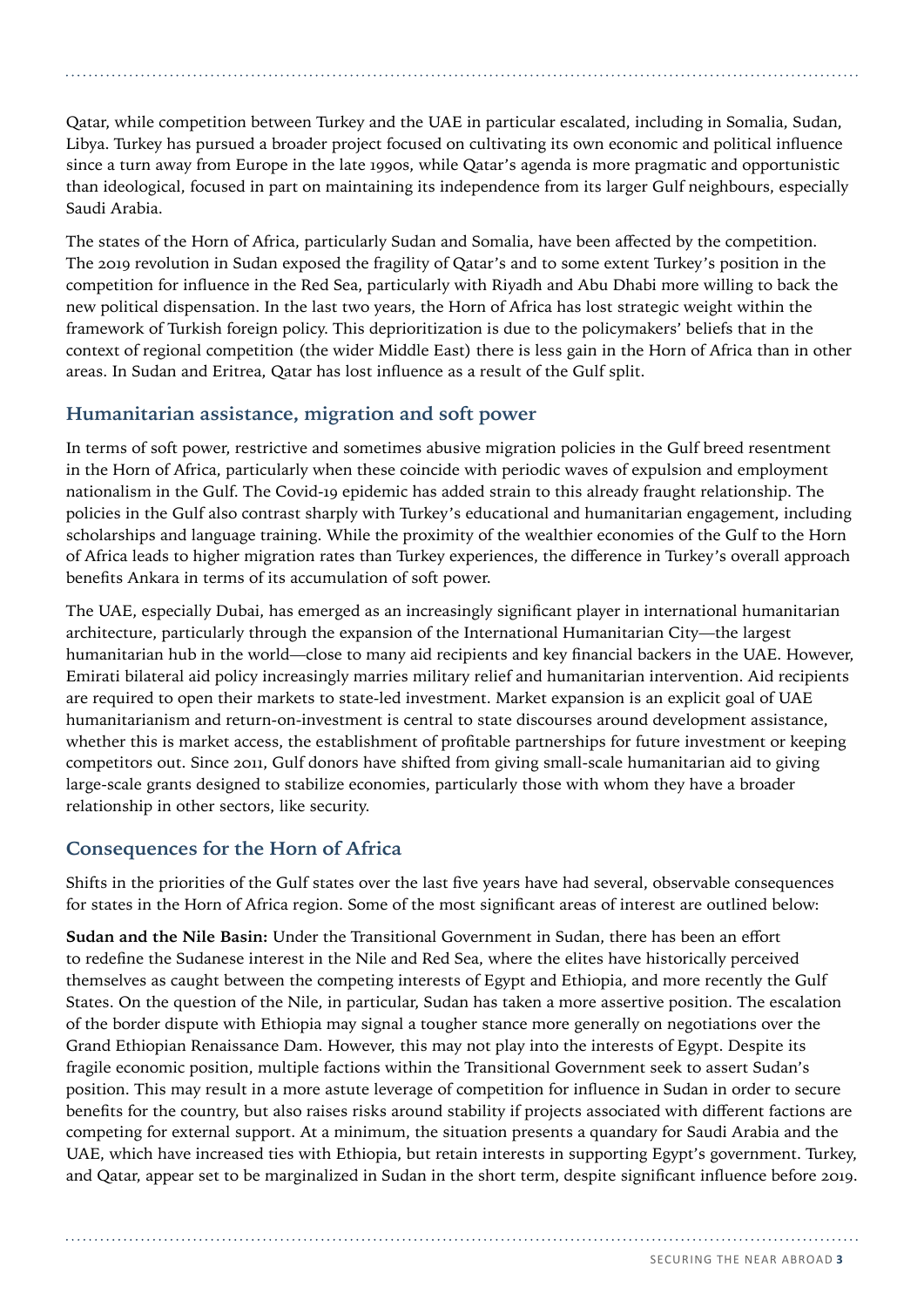**Somalia:** Somalia's government is caught up in the latest dynamics of its transition towards a democratic constitutional order. The rapprochement in the Gulf States is unlikely to alter the short-term dynamics of external influence from Turkey and the Gulf States. Turkey's relations with the federal administration in Mogadishu have weathered two handovers of power, and Ankara is likely to be hedging its connections to ensure its continued presence. Given its commercial and security engagement, as well as substantial humanitarian and cultural linkages, including direct flights to Istanbul, its continue access seems likely regardless of the outcome of the current constitutional stalemate. The split in the Gulf States, with Doha retaining influence with Farmajo's administration in Mogadishu, while Abu Dhabi has maintained closer ties with the federal member states, especially Puntland—as well as its important ties to Somaliland—is set to continue. However, Qatar's relations with Farmajo appear to be under some strain, in particular over reports that Doha financed the training of Somali fighters in Eritrea (as well as rumours that some of these fighters may have been deployed in Tigray with the Ethiopian military). The highly transactional and volatile dynamics of Somali politics have lent themselves to the Gulf States' pattern of engagement. The incoming administration will likely face the same dynamics.

**Ethiopia:** The conflict in the Ethiopia's northern Tigray region illustrates the degree to which the profile of the Gulf States has risen in Ethiopia. The TPLF and opponents of the government's offensive in Tigray have claimed that the UAE supported the Ethiopian government with drone attacks on TPLF forces and equipment. The presence of Emirati military assets at the Eritrean port of Assab lends plausibility to accusations of its involvement, even if Ethiopia denies it. Ethiopian authorities claimed on 3 February 2021 to have disrupted a plot to bomb the Emirati embassy in Addis Ababa.

**Eritrea:** Asmara occupies a difficult position within the Horn's shifting regional dynamics. Since its independence, the country has been exposed to pressure from much larger and better resourced neighbours, which has led to conflicts. Currently supporting the Ethiopian government against the former ruling party in Tigray (although officially denied by both governments), Eritrea risks being drawn into a long conflict on its southern border. Asmara managed to navigate the 2017-21 Gulf States rift without severing its ties to Doha (despite tensions), but nevertheless remains caught between larger state agendas in the Nile basin and in the Red Sea. Its main agenda seems to be avoiding being overwhelmed by external pressures, key among which must be Ethiopia's continued internal stability, or the intensification of conflict between Ethiopia and Sudan. Turkey and the Gulf States have limited influence with Asmara. Cooperation with the UAE over the Emirati naval base in Assab is the most significant external security engagement.

## **Policy considerations**

The election of US President Biden, whose administration is actively less hawkish on Iran, and more sceptical of Saudi Arabia than his predecessor's, may have significant consequences for Riyadh's regional agenda. This, in turn, will likely have a wider effect on the Gulf's relationship with states in the Horn and potentially open up space for an approach that is less driven by security considerations (most notably, the Yemen war). What are the consequences of this shift, and the longer-term interests of the Gulf and Turkey in the region for the UK? Can the UK use its relationship with, or influence over, countries in the Gulf, and Turkey, to further its own strategic agenda in the Horn of Africa and wider Red Sea region, and if so how?

The election of US President Biden, whose administration is actively less hawkish on Iran, and more sceptical of Saudi Arabia than his predecessor's, may have significant consequences for Riyadh's regional agenda. This, in turn, will likely have a wider effect on the Gulf's relationship with states in the Horn and potentially open up space for an approach that is less driven by security considerations (most notably, the Yemen war). What are the consequences of this shift, and the longer-term interests of the Gulf and Turkey in the region for the UK? Can the UK use its relationship with, or influence over, countries in the Gulf, and Turkey, to further its own strategic agenda in the Horn of Africa and wider Red Sea region, and if so how?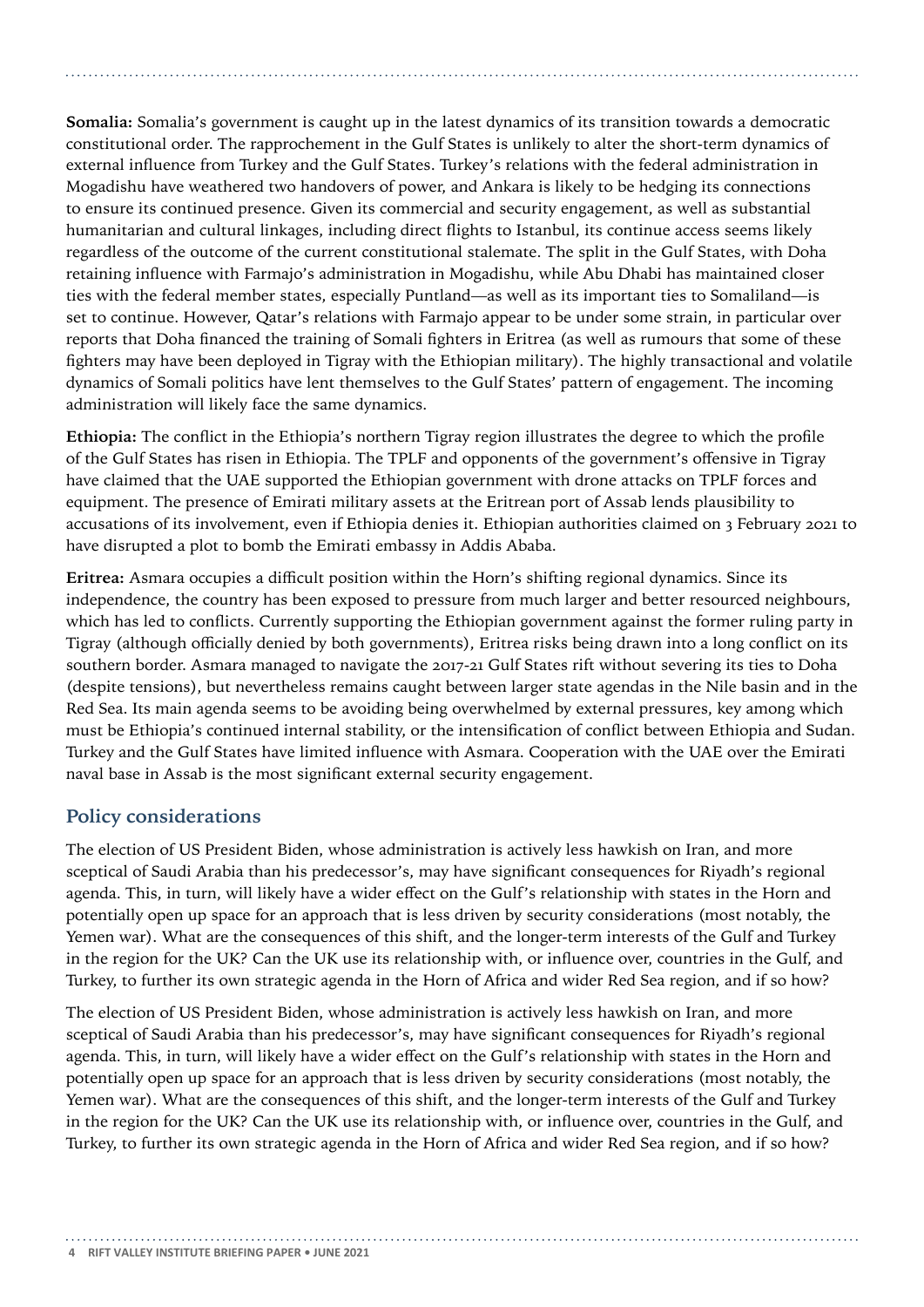## **Support for cross-regional multilateralism**

The wider Red Sea region has historically fallen between the remits of existing multilateral bodies. External engagement with the region has also tended to be siloed between the Horn of Africa, North Africa and the Gulf states. The Red Sea Council which was launched in January 2021 offers an alternative forum for intraregional engagement. However, the Council has been slow to move forward since the charter was signed. Nevertheless, the pivot in regional relations by the Gulf states in response to the change of administration in the United States suggests that development of the Council may make further progress in the short term. In part, this is dependent on Saudi Arabia and Egypt affording the Council sufficient diplomatic investment, and Saudi Arabia in particular the financial support for the consolidation of the secretariat and the emergence of a common agenda.

For the UK, in seeking to support stabilization in a region which has become significantly more volatile in the past two years (with Sudan's and Ethiopia's transitions, as well as the crisis in Yemen), any progress towards regularization of the Red Sea Council's forum and agenda would be worth encouraging. Engagement with the Red Sea Council on maritime trade and security offers an entry point which could help stimulate movement on agenda building for the Council. Bilateral engagement with Egypt and Saudi Arabia in particular to indicate UK support for the Council, as well as with Sudan, which seeks a higher profile in Red Sea regional affairs, could reinforce this message.

### **Tackling regional crises**

Gulf state engagement in two interlinked crises in the Horn of Africa may offer an opportunity to encourage more strategic and sustained, and less transactional, engagement—particularly from Saudi Arabia and the UAE. Both states have developed significant investments in Ethiopia and Sudan in agriculture and other sectors. Emirati overtures to defuse tensions between Ethiopia and Sudan over the disputed Fashaga border region have yet to make significant progress. Both governments have indicated that they wish to avoid further conflict. However, de-escalation is proving challenging, in light of the on-going conflict in Ethiopia's Tigray region. Ethiopia-Sudan relations are also complicated by tensions over the filling schedule of the GERD, which is set to come to a head again when Ethiopia's rainy season begins in June-July. Saudi and Emirati support for a negotiated settlement to the wider Nile basin could help to resolve the Ethiopia-Sudan border tensions, as well.

Both countries appear to have moved on from their very transactional and disruptive influence during the 2019 revolution, particularly since the UAE encouraged Sudan to join it in normalizing relations with Israel in late 2020. This may offer the UK an opportunity to seek to collaborate with Saudi and Emirati diplomatic efforts to encourage a settlement. The UK could usefully engage with Ethiopia to encourage it to support the development of a negotiation forum that enables constructive input from the Gulf states.

### **Donor relations and recipient country leverage**

The UK is at a challenging point in the trajectory of its engagement as a donor in the Horn of Africa. British aid to the Somali transition has been substantial, and the UK is one of Ethiopia's largest bilateral donors. However, the UK's foreign policy and assistance policies are under review and potential reorientation at a time when the region faces significant volatility, putting at risk some of the gains in poverty reduction and stabilization achieved in recent years, particularly in Ethiopia. At the same time, the donor agendas of Turkey and the Gulf states have offered states in the Horn of Africa important assistance and investment. Setting aside questions of donor harmonization, the strategic nature of the Horn of Africa and Red Sea region suggests that external assistance will still flow, and the pattern of states in the Horn successfully leveraging their position to capture and instrumentalize donor assistance will continue.

Although there are questions about the impact of aid flows on the building of institutions, the political transitions underway in Ethiopia (since 2018), Sudan (since 2019) and Somalia (since 2000) also underscore the degree to which a more transactional politics are in some ways already entrenched in the Horn of Africa. The UK could constructively engage in targeted projects that support processes relevant to its goals,

SECURING THE NEAR ABROAD **5**